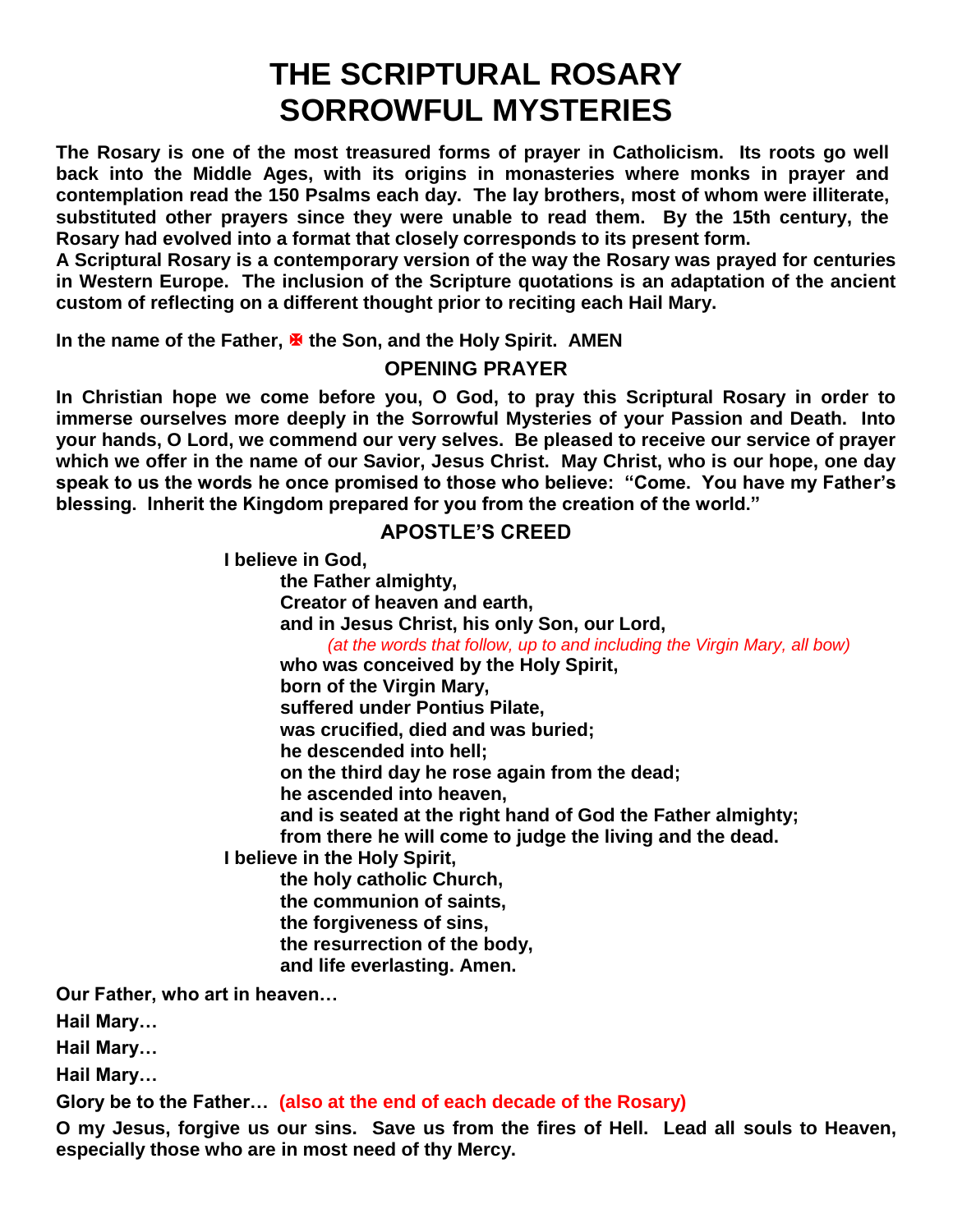# **SORROWFUL MYSTERIES OF THE ROSARY**



### **FIRST MYSTERY: THE AGONY IN THE GARDEN**

**From personal experience, Jesus knows what it is like to be betrayed by a friend, denied by another friend, and abandoned by most of His friends. When a relationship with a close friend deteriorates and we feel abandoned and rejected, we can draw great comfort and solace from Christ, who agonized over suddenly changing relationships and yet remained faithful to God's plan for Him. Our Father, who art in heaven…**

- **1. Then they came to a place named Gethsemane, and he said to his disciples, "Sit here while I pray." He took with him Peter, James, and John, and began to be troubled and distressed.** *(Mark 14:32-33)* **Hail Mary…**
- **2. Then he said to them, "My soul is sorrowful even to death. Remain here and keep watch."**  *(Mark 14:34)* **Hail Mary…**
- **3. He advanced a little and fell to the ground and prayed that if it were possible the hour might pass by him; (Mark** *14:35)* **Hail Mary…**
- **4. And Jesus said, "Abba, Father, all things are possible to you. Take this cup away from me, but not what I will but what you will be done."** *(Mark 14:36)* **Hail Mary…**
- **5. And Jesus said to me, "My grace is sufficient for you, for power is made perfect in weakness." I will rather boast most gladly of my weaknesses, in order that the power of Christ may dwell with me. (11 Cor.** *12:9)* **Hail Mary…**
- **6. Insult has broken my heart, and I am weak; I looked for compassion, but there was none, for comforters, but found none.** *(Psalm 69:21)* **Hail Mary…**
- **7. My heart pounds within me; death's terrors fall upon me. Fear and trembling overwhelm me; shuddering sweeps over me.** *(Psalm 55:5-6)* **Hail Mary…**
- **8. And to strengthen him an angel from heaven appeared to him. He was in such agony and he prayed so fervently that his perspiration became like drops of blood failing on the ground.** *(Luke 22:43-44)* **Hail Mary…**
- **9. Listen, God, to my prayer; do not hide from my pleading; hear me and give answer. I rock with grief; I groan at the uproar of the enemy, the clamor of the wicked. They heap trouble upon me, savagely accuse me.** *(Psalm 55.:2-4)* **Hail Mary…**
- **10. "Behold, the hour is at hand when the Son of Man is to be handed over to sinners. Get up, let us go. Look, my betrayer is at hand."** *(Matt. 26.:45b-46)* **Hail Mary…**

**Glory be to the Father…. O my Jesus….**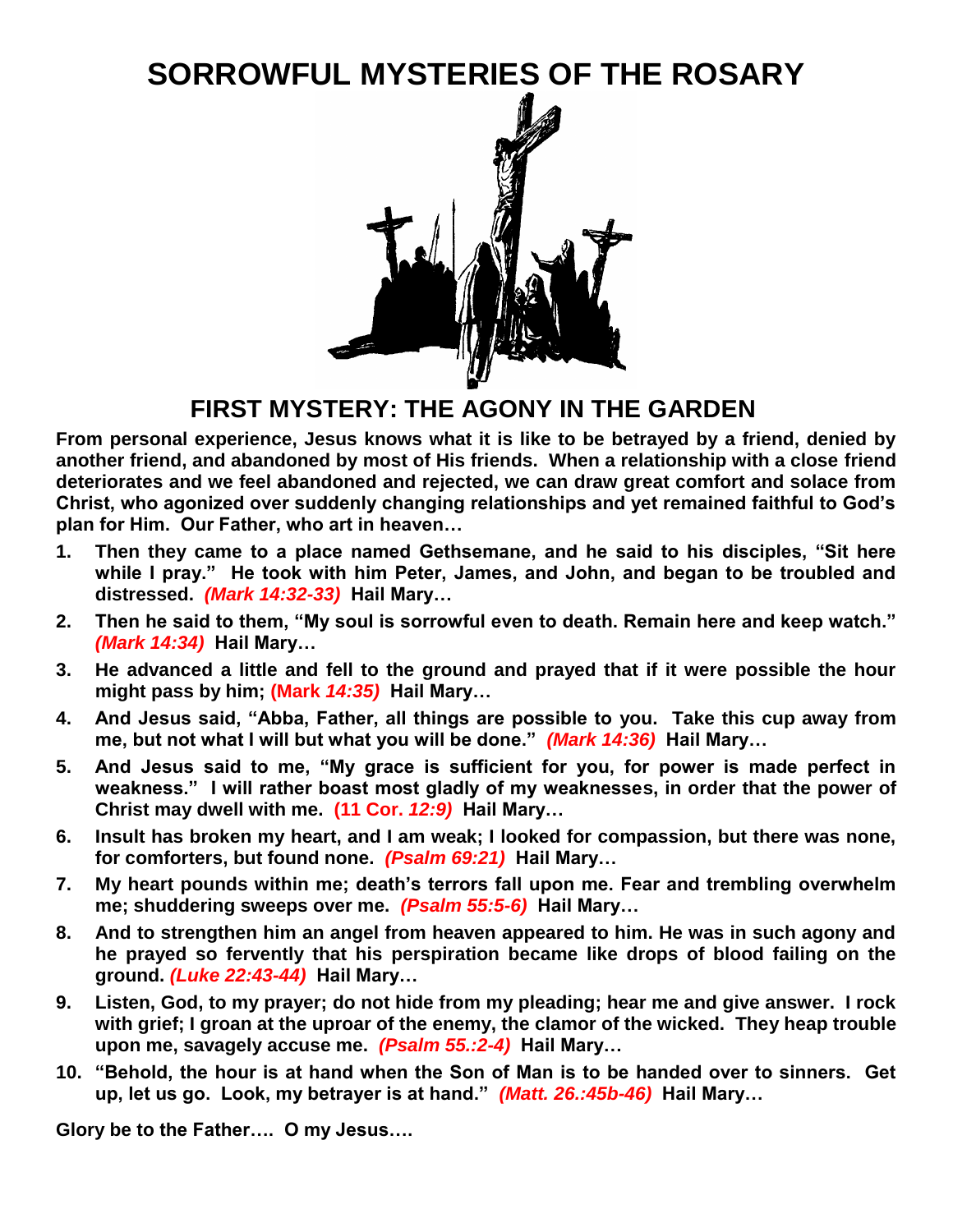### **SECOND MYSTERY: THE SCOURGING AT THE PILLAR**

**Thinking about how the innocent Jesus suffered mockery, insults, and flogging, we realize that we must also guard against the danger of inflicting pain upon others by our vicious gossip, harsh criticism, cutting remarks, or unkind words. The suffering Jesus helps us to comfort others by our practical assistance in times of need. When we receive insults, we can think about Christ's sufferings and unite our sufferings with His. Our Father, who art in heaven…**

- **1. Those who had arrested Jesus led him away to Caiaphas the high priest, where the scribes and the elders were assembled.** *(Matt. 26:57)* **Hail Mary…**
- **2. Again the high priest asked him and said to him, "Are you the Messiah, the son of the Blessed One?" Then Jesus answered, "I am; and 'you will see the Son of Man seated at the right hand of the Power and coming with the clouds of heaven.' " At that the high priest tore his garments and said, "What further need have we of witnesses?"** *(Mark 14:61b-63)* **Hail Mary…**
- **3. "You have heard the blasphemy. What do you think?" They all condemned him as deserving to die. Some began to spit on him. They blindfolded him and struck him and said to him, "Prophesy!" And the guards greeted him with blows.** *(Mark 14:64-65)* **Hail Mary…**
- **4. When it was morning, all the chief priests and the elders of the people took counsel against Jesus to put him to death. They bound him, led him away, and handed him over to Pilate, the governor.** *(Matt. 27:1-2)* **Hail Mary…**
- **5. Then Pilate took Jesus and had him scourged.** *(John 19:1)* **Hail Mary…**
- **6. Yet it was our infirmities that he bore, our sufferings that he endured, while we thought of him as stricken, as one smitten by God and afflicted.** *(Isaiah 53:4)* **Hail Mary…**
- **7. He was spurned and avoided by men, a man of suffering, accustomed to infirmity, one of those from whom men hide their faces, spurned, and we held him in no esteem.** *(Isaiah 53:3)* **Hail Mary…**
- **8. "You have heard that it was said, 'An eye for an eye and a tooth for a tooth.' But I say to you, offer no resistance to one who is evil. When someone strikes you on your right cheek, turn the other one to him as well."** *(Matt. 5:38-39)* **Hail Mary…**
- **9. Bitterly she weeps at night, tears upon her cheeks, with not one to console her of all her dear ones.** *(Lamentations 1:2a-b)* **Hail Mary…**
- **10. Though he was harshly treated, he submitted and opened not his mouth; like a lamb led to the slaughter or a sheep before the shearers, he was silent and opened not his mouth.**  *(Isaiah 53:7)* **Hail Mary…**

Glory be to the Father…. O my Jesus….

### **THIRD MYSTERY: THE CROWNING WITH THORNS**

**Scorned for His Kingship, Jesus remained silent. He neither uttered a complaint nor returned a vengeful action. When others inflict pain upon us, we are strengthened by the example of Jesus. We need not seek revenge. We can remain silent and bear the wrongs patiently. Moreover, we can pray for those who harm us. Our Father, who art in heaven…**

- **1. But he was pierced for our offenses, crushed for our sins, upon him was the chastisement that makes us whole, by his stripes we were healed.** *(Isaiah 53:5)* **Hail Mary…**
- **2. The soldiers led him away inside the palace, that is, the praetorium, and assembled the whole cohort. They clothed him in purple and, weaving a crown of thorns, placed it on him.** *(Mark 15:16-17)* **Hail Mary…**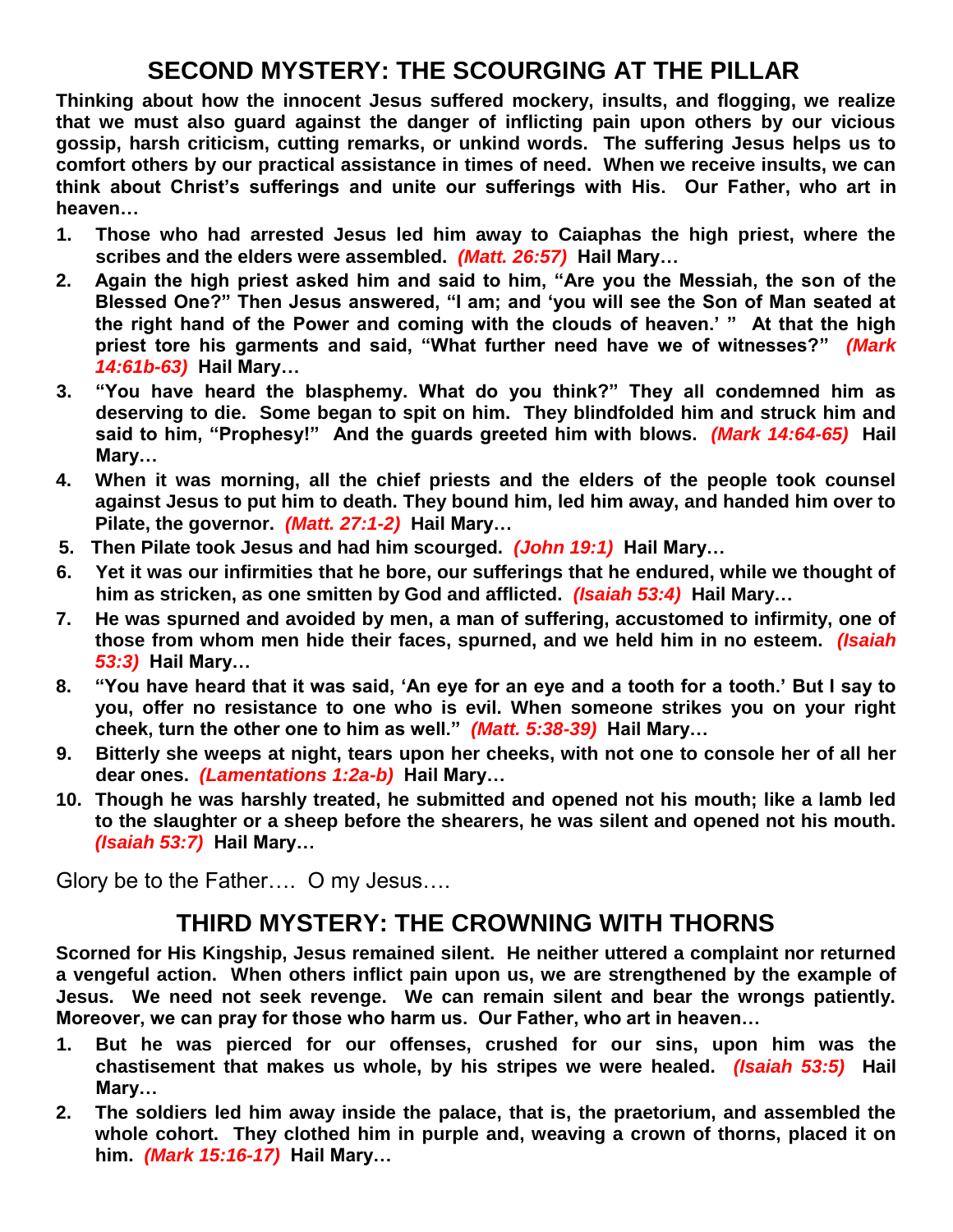- **3. Because of his affliction he shall see the light in fullness of days; through his suffering, my servant shall justify many, and their guilt he shall bear.** *(Isaiah 53:11)* **Hail Mary…**
- **4. But I am afflicted and in pain; let your saving help protect me, God.** *(Psalm 69:30)* **Hail Mary…**
- **5. Be not crushed on their account, as though I would leave you crushed before them.**  *(Jeremiah 1:17b)* **Hail Mary…**
- **6. They began to salute him with, "Hail, King of the Jews!" and kept striking his head with a reed and spitting upon him. They knelt before him in homage.** *(Mark 15:18-19)* **Hail Mary…**
- **7. Once more Pilate went out and said to them, "Look, I am bringing him out to you, so that you may know that I find no guilt in him." So Jesus came out, wearing the crown of thorns and the purple cloak. And he said to them, "Behold, the man!"** *(John 19:4-5)* **Hail Mary…**
- **8. Pilate went back into the praetorium and said to Jesus, "Where are you from?" Jesus did not answer him. So Pilate said to him, "Do you not speak to me? Do you not know that I have power to release you and I have power to crucify you?"** *(John 19:9-10)* **Hail Mary…**
- **9. Jesus answered Pilate, "You would have no power over me if it had not been given to you from above. For this reason the one who handed me over to you has the greater sin."**  *(John 19:11)* **Hail Mary…**
- **10. When Pilate saw that he was not succeeding at all, but that a riot was breaking out instead, he took water and washed his hands in the sight of the crowd, saying, "I am innocent of this man's blood. Look to it yourselves." And the whole people said in reply, "His blood be upon us and upon our children."** *(Matt. 27:24-25)* **Hail Mary…**

Glory be to the Father…. O my Jesus….

## **FOURTH MYSTERY: THE CARRYING OF THE CROSS**

**Jesus staggered and fell beneath the weight of the heavy cross, but He in no way rejected the cross. As we journey through life, we are presented a cross to bear. By perseveringly carrying our cross without complaint, we unite ourselves to the suffering Christ, who helps us to properly adjust the cross to our shoulders. Our Father, who art in heaven…**

- **1. And when they had mocked him, they stripped him of the purple cloak, dressed him in his own clothes, and led him out to crucify him.** *(Matt. 15:20)* **Hail Mary…**
- **2. And carrying the cross himself Jesus went out to what is called the Place of the Skull, in Hebrew, Golgotha.** *(John 19:17)* **Hail Mary…**
- **3. A faithful friend is a sturdy shelter; he who finds one finds a treasure. A faithful friend is beyond price, no sum can balance his worth. A faithful friend is a lifesaving remedy, such as he who fears God finds.** *(Sirach 6:14-16)* **Hail Mary…**
- **4. "Amen, I say to you, whatever you did for one of these least brothers of mine, you did for me."** *(Matt. 25:40b)* **Hail Mary…**
- **5. A large crowd of people followed Jesus, including many women who mourned and lamented him. Jesus turned to them and said, "Daughters of Jerusalem, do not weep for me; weep instead for yourselves and for your children."** *(Luke 23:27-28)* **Hail Mary…**
- **6. "For indeed, the days are coming when people will say, 'Blessed are the barren, the wombs that never bore and the breasts that never nursed' At that time people will say to the mountains, 'Fall upon us' and to the hills, 'Cover us' " (Luke** *23:29-30)* **Hail Mary…**
- **7. I consider that the sufferings of this present time are as nothing compared with the glory to be revealed for us.** *(Romans 8:18)* **Hail Mary…**